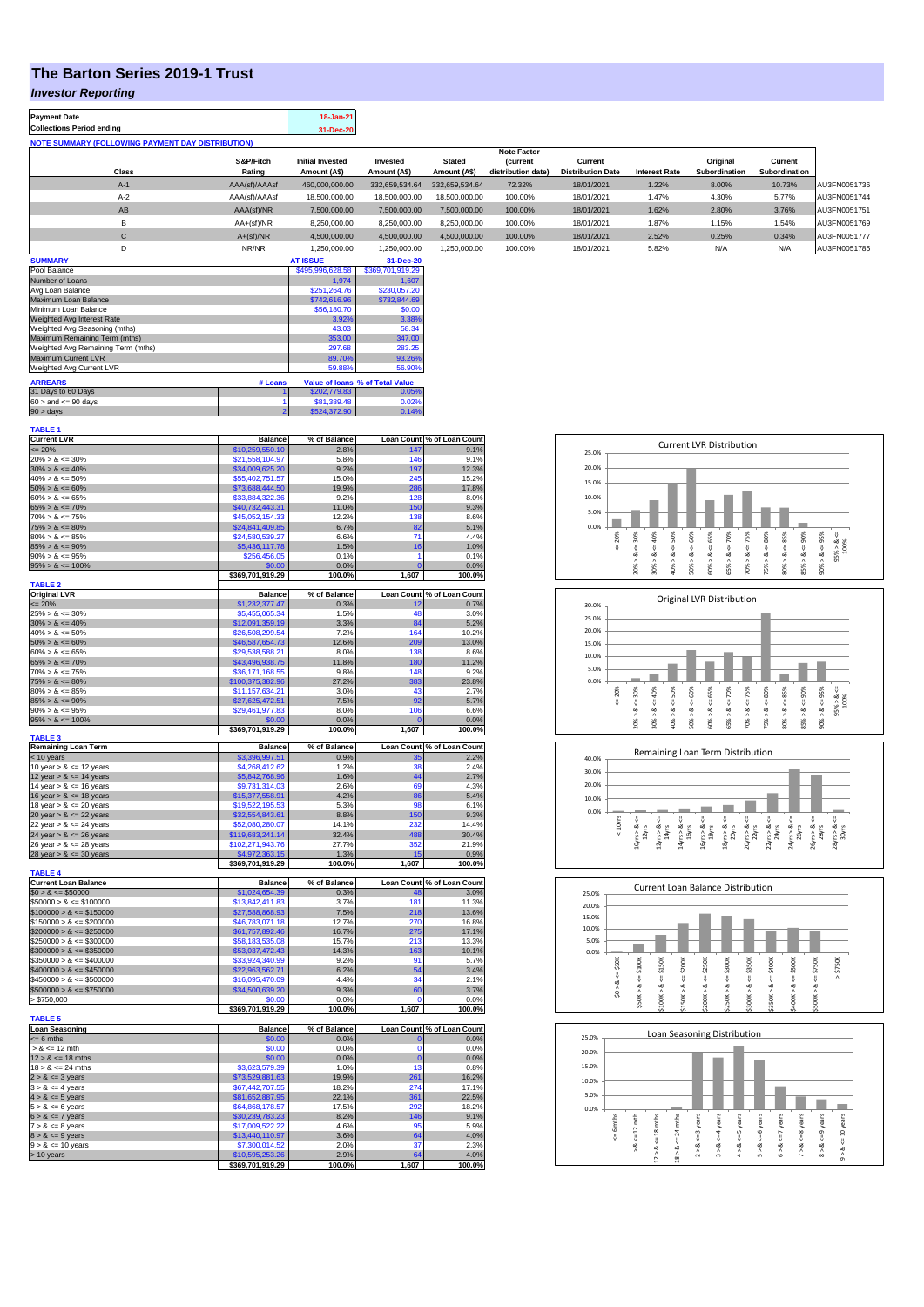## **The Barton Series 2019-1 Trust**

## *Investor Reporting*

| <b>Payment Date</b>                         |                                  | 18-Jan-21             |                                 |                                         |
|---------------------------------------------|----------------------------------|-----------------------|---------------------------------|-----------------------------------------|
| <b>Collections Period ending</b>            |                                  | 31-Dec-20             |                                 |                                         |
| TABLE <sub>6</sub>                          |                                  |                       |                                 |                                         |
| Postcode Concentration (top 10 by value)    | <b>Balance</b>                   | % of Balance          |                                 | Loan Count % of Loan Count              |
| 2611<br>2914                                | \$7,700,180.81<br>\$7,185,600.69 | 2.1%<br>1.9%          | 25<br>25                        | 1.6%<br>1.4%                            |
| 2615                                        | \$6,653,062.00                   | 1.8%                  | 30                              | 1.9%                                    |
| 5114                                        | \$5,990,369.41                   | 1.6%                  | 29                              | 1.8%                                    |
| 5162                                        | \$5,294,793.73                   | 1.4%                  | 29                              | 1.8%                                    |
| 2620                                        | \$5,113,243.74                   | 1.4%                  | 20                              | 1.2%                                    |
| 2617                                        | \$4,902,050.35                   | 1.3%                  | 19                              | 1.2%                                    |
| 2905                                        | \$4,854,985.38                   | 1.3%                  | 20                              | 1.2%                                    |
| 5108                                        | \$4,711,411.63                   | 1.3%                  | 31                              | 1.9%                                    |
| 2650                                        | \$4,508,784.78                   | 1.2%                  | 23                              | 1.4%                                    |
|                                             |                                  |                       |                                 |                                         |
| TABLE 7                                     |                                  |                       |                                 |                                         |
| <b>Geographic Distribution</b>              | <b>Balance</b>                   | % of Balance          |                                 |                                         |
| <b>Australian Capital Territory</b>         | 65.850.092.87                    | 17.8%                 |                                 | Loan Count % of Loan Count<br>262 16.3% |
| New South Wales                             | \$51,089,776.06                  | 13.8%                 | 212                             | 13.2%                                   |
| Northern Territory                          | \$1,013,640.54                   | 0.3%                  | G                               | 0.2%                                    |
| Queensland                                  | \$4,726,547,24                   | 1.3%                  | 18                              | 1.1%                                    |
| South Australia                             | 162,344,846.80                   | 43.9%                 | 804                             | 50.0%                                   |
| Tasmania                                    | \$599.199.73                     | 0.2%                  | s                               | 0.2%                                    |
| Victoria                                    | \$18,808,748.83                  | 5.1%                  | 58                              | 3.6%                                    |
| Western Australia                           | \$65,269,067.22                  | 17.7%                 | 247                             | 15.4%                                   |
|                                             | \$369,701,919.29                 | 100.0%                | 1,607                           | 100.0%                                  |
| TABLE <sub>8</sub>                          |                                  |                       |                                 |                                         |
| Metro/Non-Metro/Inner-City                  | <b>Balance</b>                   | % of Balance          |                                 | Loan Count % of Loan Count              |
| Metro                                       | \$288,287,877.70                 | 78.0%                 | 1235                            | 76.9%                                   |
| Non-metro                                   | \$77,507,568.50                  | 21.0%                 | 357                             | 22.2%                                   |
| Inner city                                  | \$3,906,473.09                   | 1.1%                  | 15                              | 0.9%                                    |
|                                             | \$369,701,919.29                 | 100.0%                | 1.607                           | 100.0%                                  |
| TABLE 9                                     |                                  |                       |                                 |                                         |
| <b>Property Type</b>                        | <b>Balance</b>                   | % of Balance          | <b>Loan Count</b>               | % of Loan Count                         |
| <b>Residential House</b>                    | \$336,356,207.05                 | 91.0%                 | 1450                            | 90.2%                                   |
| <b>Residential Unit</b>                     | \$30,406,101.92                  | 8.2%                  | 143                             | 8.9%                                    |
| Rural                                       | \$0.00                           | 0.0%                  | $\overline{0}$                  | 0.0%                                    |
| Semi-Rural                                  | \$0.00                           | 0.0%                  | $\Omega$                        | 0.0%                                    |
| <b>High Density</b>                         | \$2,939,610.32                   | 0.8%                  | 14                              | $\frac{0.9\%}{100.0\%}$                 |
|                                             | \$369,701,919.29                 | 100.0%                | 1,607                           |                                         |
| <b>TABLE 10</b>                             | <b>Balance</b>                   | % of Balance          |                                 | Loan Count % of Loan Count              |
| <b>Occupancy Type</b><br>Owner Occupied     | \$326,395,417.20                 | 88.3%                 | 1405                            | 87.4%                                   |
| Investment                                  | \$43,306,502.09                  | 11.7%                 | 20:                             | 12.6%                                   |
|                                             | \$369,701,919.29                 | 100.0%                | 1,607                           | 100.0%                                  |
| TABLE 11                                    |                                  |                       |                                 |                                         |
| <b>Employment Type Distribution</b>         | <b>Balance</b>                   | % of Balance          |                                 | Loan Count % of Loan Count              |
| Contractor                                  | \$4,424,667.58                   | 1.2%                  | 15                              | 0.9%                                    |
| Pay-as-you-earn employee (casual)           | \$13,476,998.56                  | 3.6%                  | 67                              | 4.2%                                    |
| Pay-as-you-earn employee (full time)        | \$273,235,907.46                 | 73.9%                 | 1151                            | 71.6%                                   |
| Pay-as-you-earn employee (part time)        | \$33,460,664.71                  | 9.1%                  | 155                             | 9.6%                                    |
| Self employed                               | \$26,307,833.53                  | 7.1%                  | 107                             | 6.7%                                    |
| No data                                     | \$18,795,847.45                  | 5.1%                  | 112                             | 7.0%                                    |
| Director                                    | \$0.00                           | 0.0%                  | C                               | 0.0%                                    |
|                                             | \$369,701,919.29                 | 100.0%                | 1,607                           | 100.0%                                  |
| <b>TABLE 12</b>                             |                                  |                       |                                 |                                         |
| <b>LMI Provider</b>                         | <b>Balance</b>                   | % of Balance          |                                 | Loan Count % of Loan Count              |
| OBE                                         | \$344,030,768.58                 | 93.1%                 | 1512                            | 94.1%                                   |
| Genworth                                    | \$25,671,150.71                  | 6.9%                  | 9f                              | 5.9%                                    |
|                                             | \$369,701,919.29                 | 100.0%                | 1,607                           | 100.0%                                  |
| TABLE <sub>13</sub>                         |                                  |                       |                                 |                                         |
| Arrears                                     | <b>Balance</b>                   | % of Balance          |                                 | Loan Count % of Loan Count              |
| $= 0$ days                                  | \$364.475.192.23                 | 98.6%                 | 1586                            | 98.7%                                   |
| $0 >$ and $\leq$ 30 days                    | \$4,418,184.85                   | 1.2%                  | 17                              | 1.1%                                    |
| $30 >$ and $\leq 60$ days                   | \$202,779.83                     | 0.1%                  | 1                               | 0.1%                                    |
| $60 >$ and $\lt = 90$ days                  | \$81,389.48                      | 0.0%                  | 1                               | 0.1%                                    |
| $90 > \text{days}$                          | 524,372.90                       | 0.1%                  |                                 | 0.1%                                    |
|                                             | \$369,701,919.29                 | 100.0%                | 1,607                           | 100.0%                                  |
| TABLE <sub>14</sub>                         |                                  |                       |                                 |                                         |
| <b>Interest Rate Type</b>                   | <b>Balance</b>                   | % of Balance          |                                 | Loan Count % of Loan Count              |
| Variable                                    | \$297.308.869.43                 | 80.4%                 | 1306                            | 81.3%                                   |
| Fixed                                       | \$72,393,049.86                  | 19.6%                 | 301                             | 18.7%                                   |
|                                             | \$369,701,919.29                 | 100.0%                | 1,607                           | 100.0%                                  |
| TABLE 15                                    |                                  |                       |                                 |                                         |
| <b>Weighted Ave Interest Rate</b>           | <b>Balance</b>                   | <b>Loan Count</b>     |                                 |                                         |
| <b>Fixed Interest Rate</b>                  | 3.34%                            | 301                   |                                 |                                         |
|                                             |                                  |                       |                                 |                                         |
| TABLE 16                                    |                                  |                       |                                 |                                         |
| COVID-19 Impacted Loan                      | Impacted (#)                     | Impacted (%)<br>0.19% | Impacted (\$)<br>\$1.052.059.89 |                                         |
|                                             |                                  |                       |                                 |                                         |
| <b>TABLE 16</b>                             |                                  |                       |                                 |                                         |
| Foreclosure, Claims and Losses (cumulative) | <b>Balance</b>                   |                       |                                 |                                         |
|                                             | 00.08                            | <b>Loan Count</b>     |                                 |                                         |
| Properties foreclosed                       |                                  |                       |                                 |                                         |



Please note: Stratified data excludes loans where the collateral has been sold and there is an LMI claim pending.